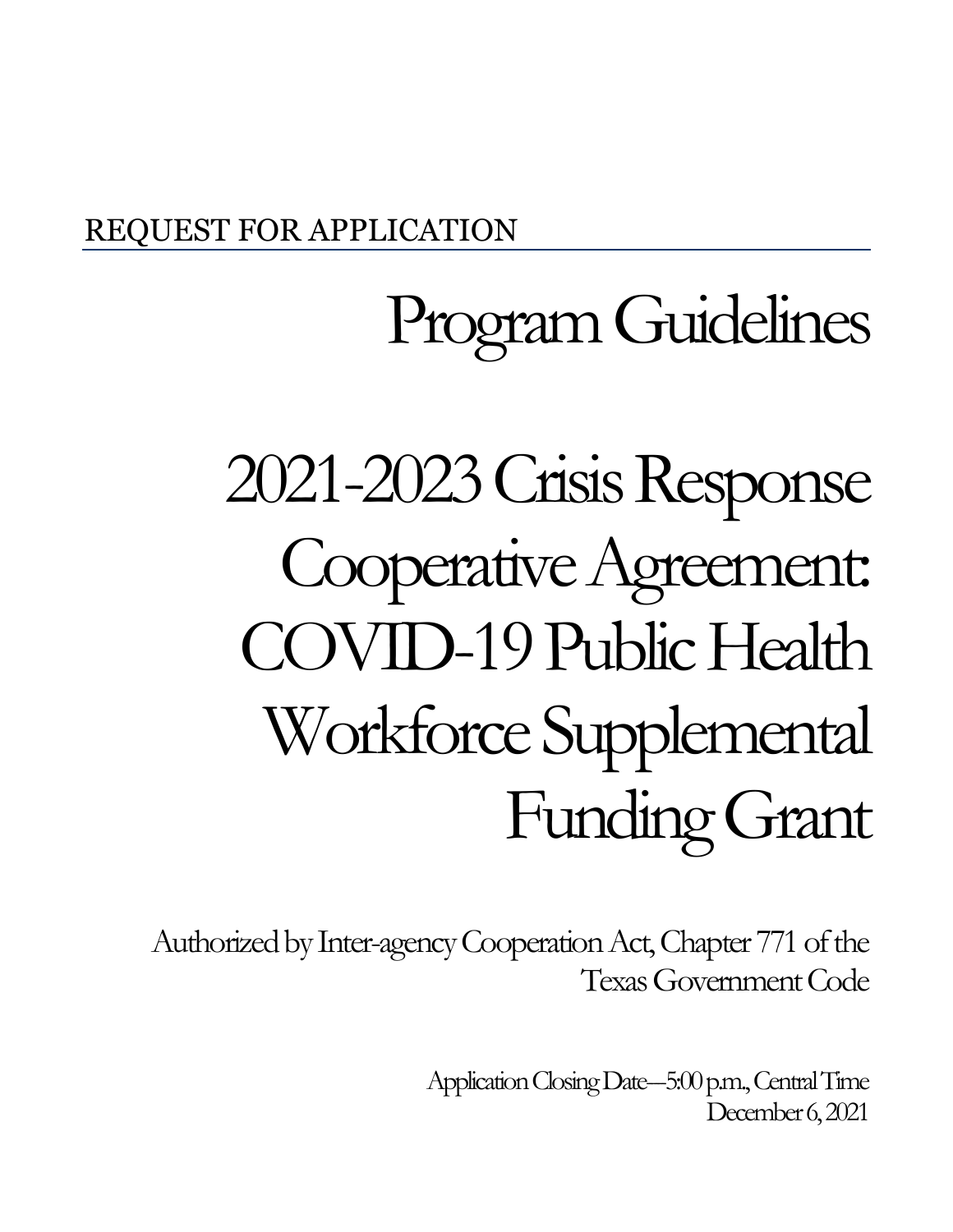TEXAS EDUCATION AGENCY

**Strategic Initiatives Division 1701 North Congress Avenue Austin, Texas 78701** 

© Copyright 2021 by the Texas Education Agency. All Rights Reserved.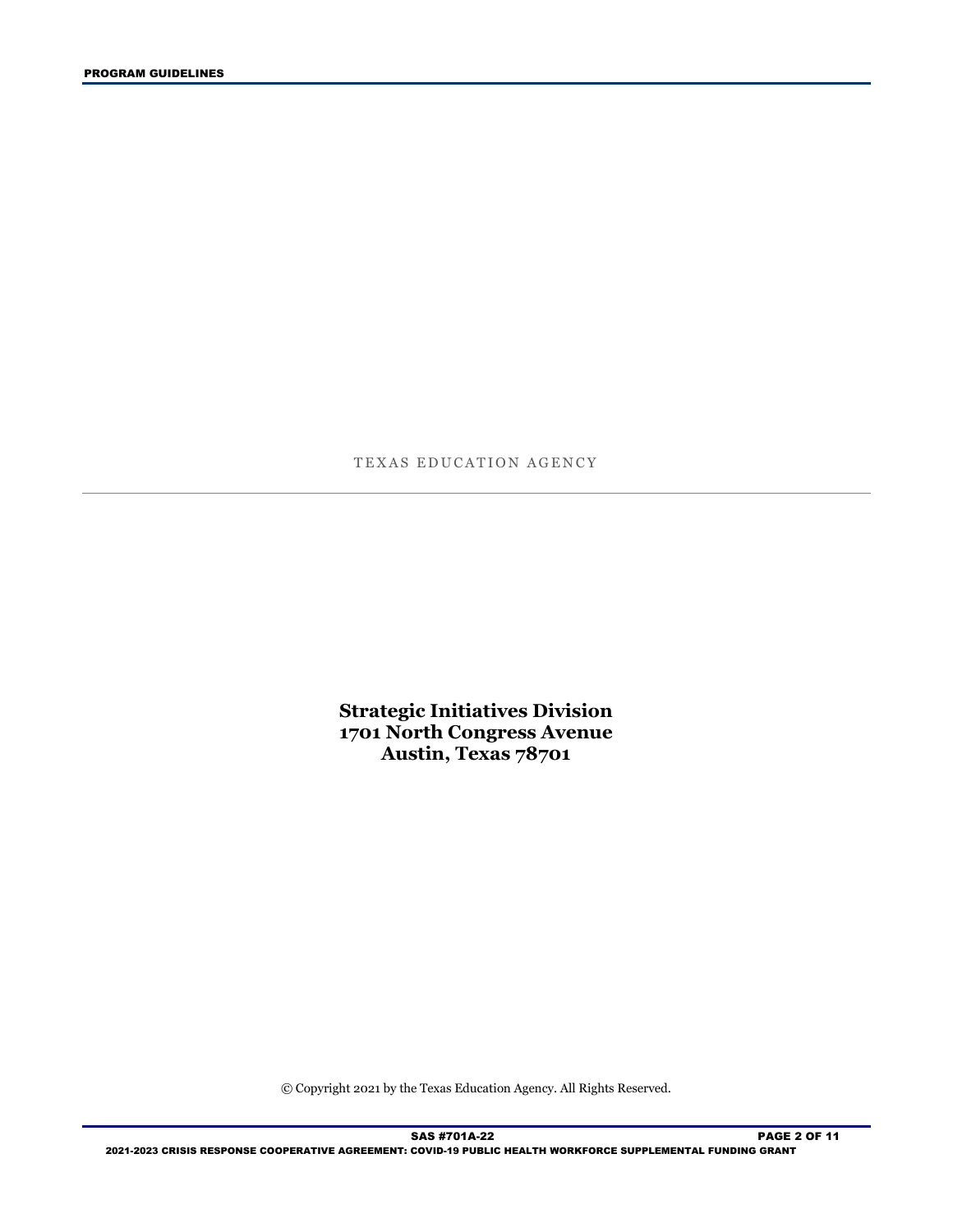## **Contents**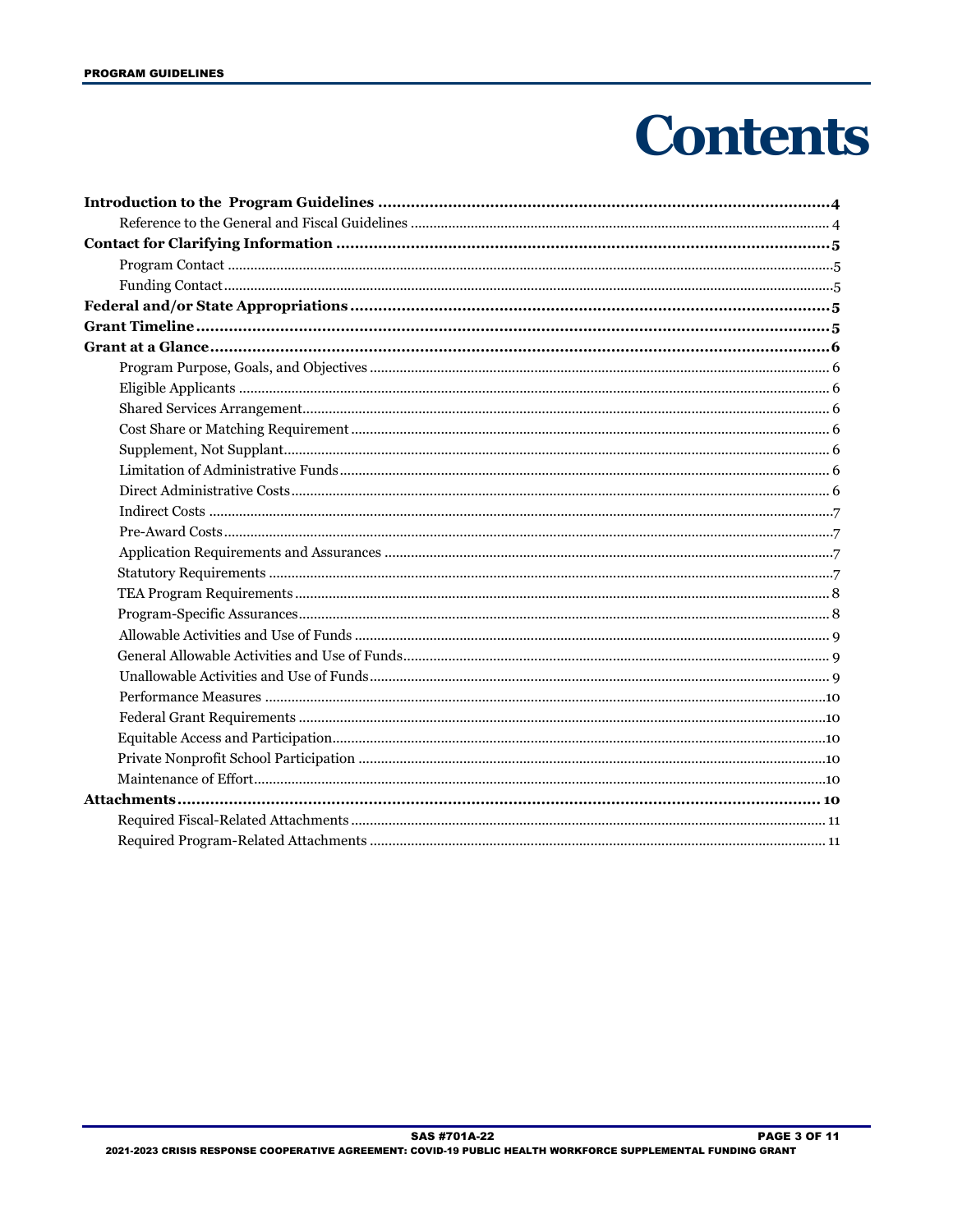## **Introduction to the Program Guidelines**

<span id="page-3-0"></span>TEA, as the pass-through entity<sup>1</sup>, is the grantee<sup>[2](#page-3-3)</sup> from the Department of State Health Services (DSHS) and TEA awards subgrants to non-federal entities<sup>[3](#page-3-4)</sup> such as local educational agencies (LEAs), including guidelines apply to all subgrantees of TEA, regardless of whether referenced herein as subgrantee or grantee. For purposes of this document, TEA may use the terms grantee and subgrantee synonymously school districts, charter schools, and education service centers, and to a lesser degree institutions of higher education (IHEs), and nonprofit organizations (NPOs) who are the agency's subgrantees<sup>4</sup>. These for its subrecipients.

 This part of the request for application (RFA), Program Guidelines, is to be used in conjunction with the consists of Application Part 1 (PDF – narrative schedules) and Application Part 2 (Excel - budget schedules) to be completed for the applicant to be eligible for funding. [General and Fiscal Guidelines](http://tea.texas.gov/WorkArea/linkit.aspx?LinkIdentifier=id&ItemID=25769819073) and any application instructions. The Standard Application System (SAS)

For applicants selected for funding, all guidelines and instructions will be incorporated by reference into the Notice of Grant Award (NOGA).

### <span id="page-3-1"></span>**Reference to the General and Fiscal Guidelines**

The Program Guidelines provide information specifically relevant to this grant program. The <u>General</u> [and Fiscal Guidelines](http://tea.texas.gov/WorkArea/linkit.aspx?LinkIdentifier=id&ItemID=25769819073) provide information relevant to all TEA grant programs. Throughout the Program Guidelines, cross-references are given to applicable sections of the <u>General and Fiscal Guidelines</u>. It is critical that you review all referenced sections of the [General and Fiscal Guidelines](http://tea.texas.gov/WorkArea/linkit.aspx?LinkIdentifier=id&ItemID=25769819073) when preparing your application.

<span id="page-3-4"></span> 3 Non-federal entity is defined as a state, local government, Indian tribe, institution of higher education, or nonprofit organization that carries out a federal award as a recipient or subrecipient. (2 CFR 200.69)

<span id="page-3-5"></span>nonprofit organization that carries out a federal award as a recipient or subrecipient. (2 CFR 200.69)<br>4 Subgrantee is defined by TEA to be the same as a subrecipient which is defined as a non-federal entity that receives a subaward from a pass-through entity to carry out part of a federal program; but does not include an individual that is a beneficiary of such program. (2 CFR 200.93) Subgrantee is defined in 34 CFR 77 as the legal entity to which a subgrant is awarded and that is accountable to the grantee for the use of the funds provided.

<span id="page-3-2"></span> 1 Pass-through entity is defined as a non-Federal entity that provides a subaward to a subrecipient to carry out part of a federal program. (2 CFR 200.74)

<span id="page-3-3"></span> 2 Grantee is defined as the legal entity to which a grant is awarded and that is accountable to the federal government for the use of the funds provided. The term "grantee" does not include any secondary recipients, such as subgrantees and contractors that may receive funds from a grantee. (34 CFR 77)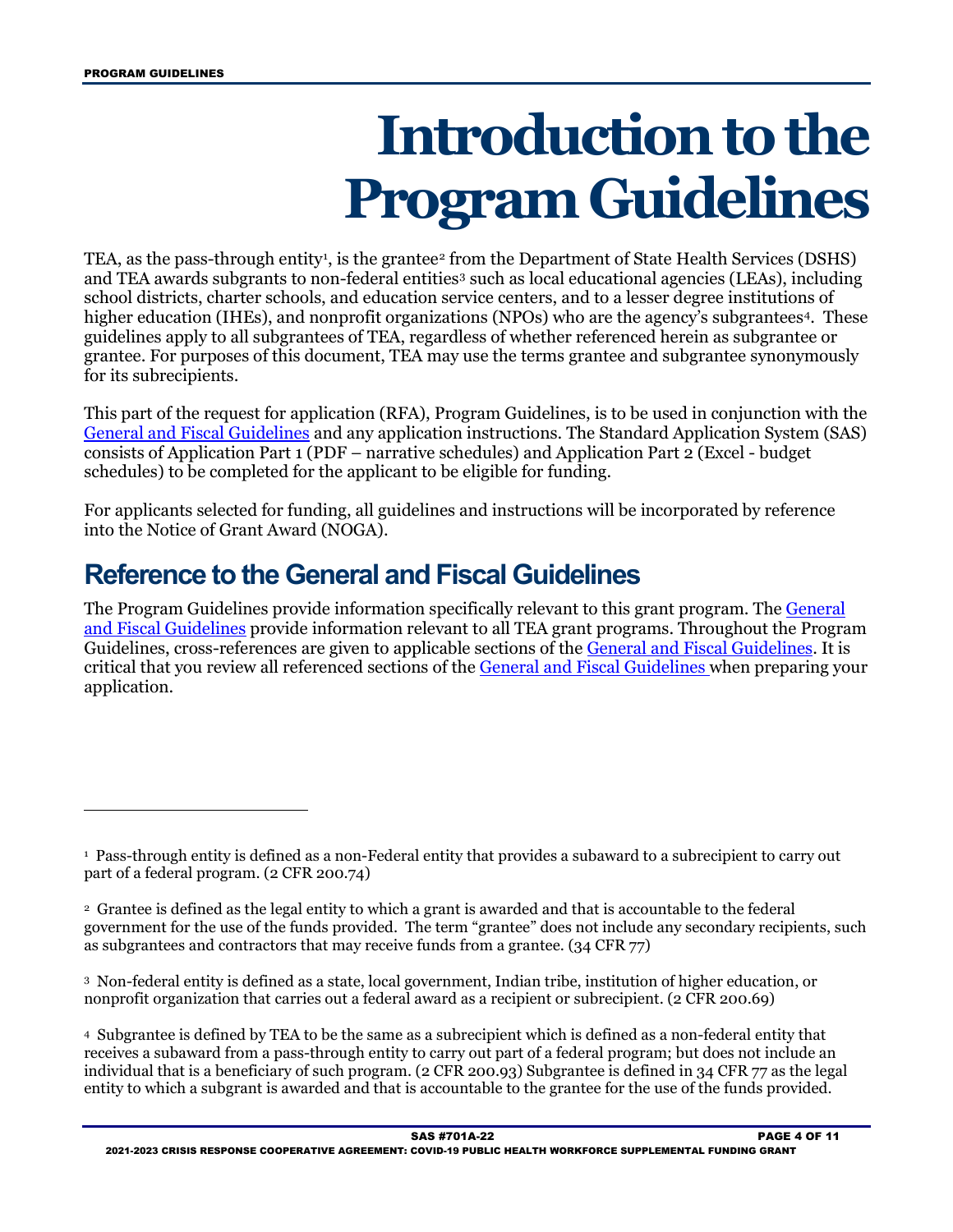## **Contact for Clarifying Information**

#### <span id="page-4-1"></span><span id="page-4-0"></span>**Program Contact**

Damon Hoyle, Senior Project Manager Strategic Initiatives Division [damon.hoyle@tea.texas.gov](mailto:damon.hoyle@tea.texas.gov)  Phone: (281) 743-4310

## <span id="page-4-3"></span><span id="page-4-2"></span>**Funding Contact**

Lisa Gonzales, Grant Manager Grants Administration Division [lisa.gonzales@tea.texas.gov](mailto:lisa.gonzales@tea.texas.gov)  Phone: (512) 463-9491

## **Federal and/or State Appropriations**

The following is provided in compliance with the federal appropriations requirement:

| <b>Category</b>                                   | <b>Amount</b> |
|---------------------------------------------------|---------------|
| Total funds available for this project            | \$38,800,000  |
| Percentage to be financed with federal funds      | 100%          |
| Amount of federal funds                           | \$38,800,000  |
| Percentage to be financed from nonfederal sources | 0%            |
| Amount of nonfederal funds                        | \$0           |

## **Grant Timeline**

<span id="page-4-4"></span> report due date falls on a weekend or holiday, the report will be due the following business day. All For all dates related to the grant, including reporting dates, see the **TEA Grant Opportunities** page. If a dates except the grant ending date may vary slightly as conditions require.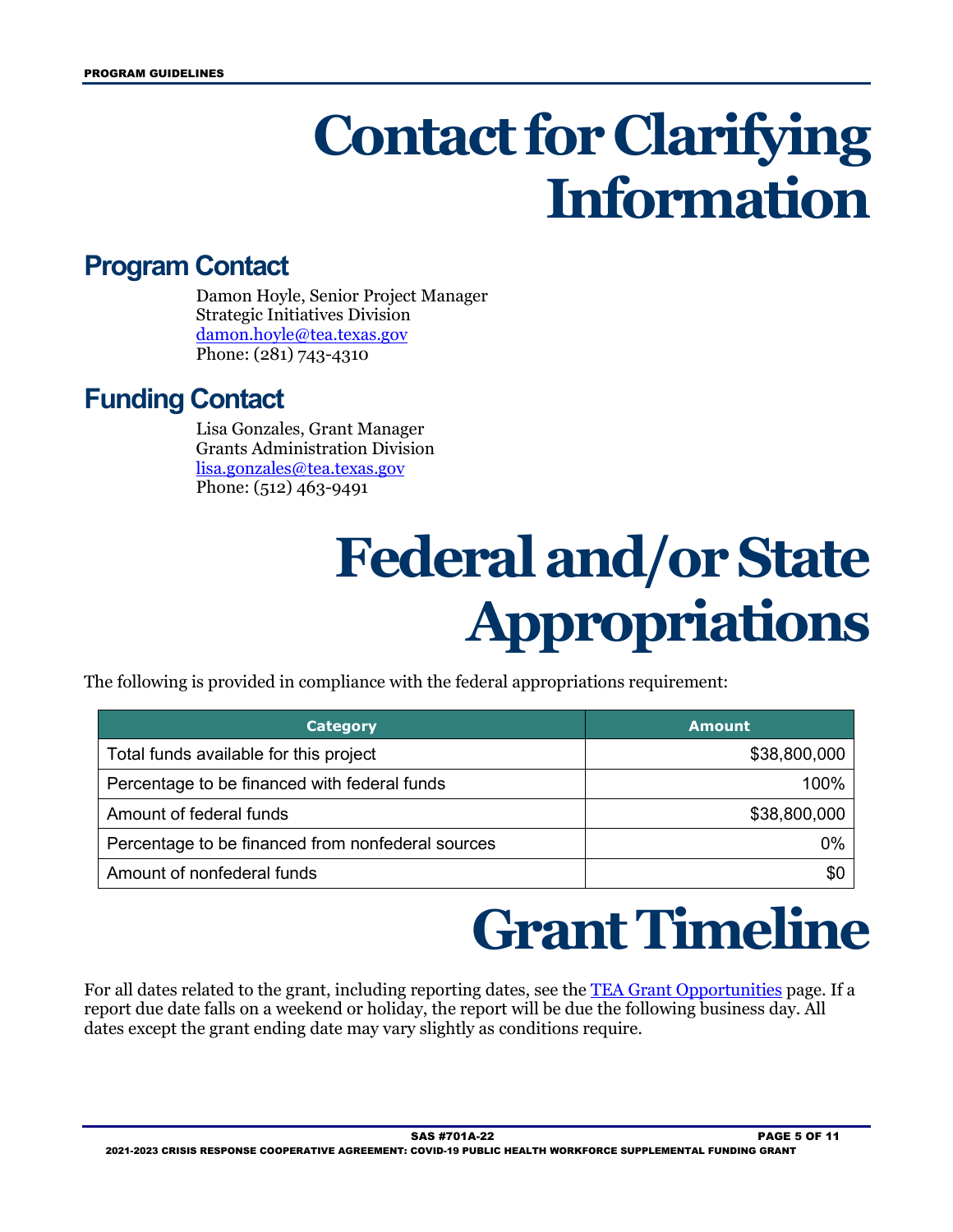## **Grant at a Glance**

<span id="page-5-0"></span>This section provides detailed information about the grant program.

## <span id="page-5-1"></span>**Program Purpose, Goals, and Objectives**

 The primary purpose of the Grant is to establish, expand, train, and sustain the State of Texas (the "State") public health workforce to support jurisdictional COVID-19 prevention, preparedness, response, and recovery initiatives, including school-based health programs. TEA will collaborate with Education Service Centers (ESCs), Local Educational Agencies (LEAs), and schools to hire and train qualified health professionals, including, but not limited to, school nurses and administrators.

### <span id="page-5-2"></span>**Eligible Applicants**

See the **General and Fiscal Guidelines**, Eligibility Requirements.

Eligibility for this grant is limited to the Regional ESCs.

### <span id="page-5-3"></span>**Shared Services Arrangement**

See the [General and Fiscal Guidelines,](http://tea.texas.gov/WorkArea/linkit.aspx?LinkIdentifier=id&ItemID=25769819073) Shared Services Arrangements.

Shared services arrangements (SSAs) are not allowed.

### <span id="page-5-4"></span>**Cost Share or Matching Requirement**

See the [General and Fiscal Guidelines,](http://tea.texas.gov/WorkArea/linkit.aspx?LinkIdentifier=id&ItemID=25769819073) Cost Share/Match Requirement.

There is no cost share or matching requirement for this grant program.

### <span id="page-5-5"></span>**Supplement, Not Supplant**

 For supplement, not supplant guidance, see the Supplement, Not Supplant Handbook on the Grants Administration Division's [Administering a Grant](http://tea.texas.gov/Finance_and_Grants/Administering_a_Grant.aspx) page.

The supplement, not supplant provision does apply to this grant program.

## <span id="page-5-6"></span>**Limitation of Administrative Funds**

See the [General and Fiscal Guidelines,](http://tea.texas.gov/WorkArea/linkit.aspx?LinkIdentifier=id&ItemID=25769819073) Administrative Costs.

NOTE: Administrative funds include **both** direct administrative costs **and** allowable indirect costs.

#### <span id="page-5-7"></span>**Direct Administrative Costs**

TEA limits the amount of direct administrative costs for this grant program to no more than 5% of the total grant award.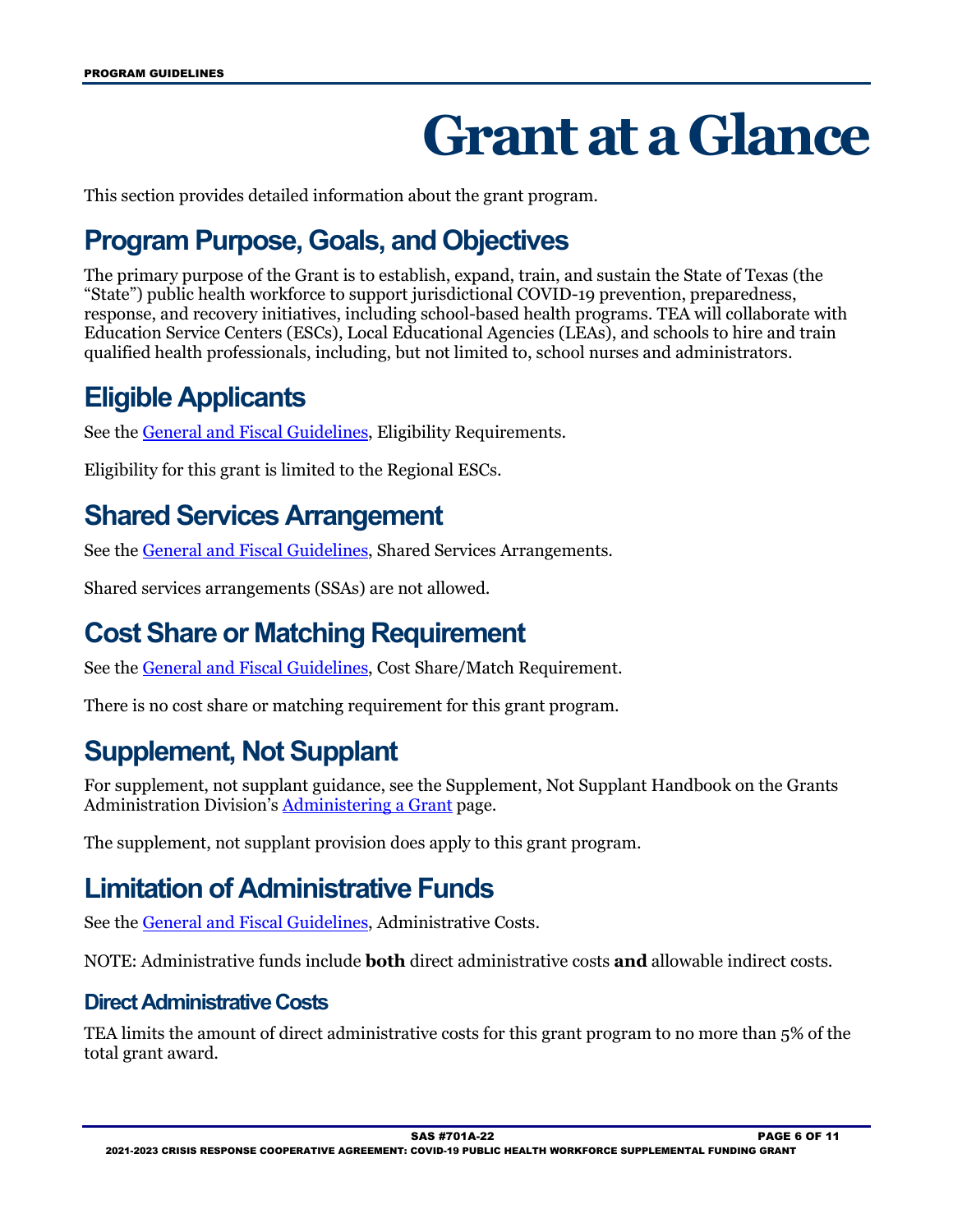#### <span id="page-6-0"></span>**Indirect Costs**

 The grantee may claim a maximum for indirect costs equal to its current approved restricted indirect cost rate for this federally funded grant.

To calculate the maximum indirect costs that can be claimed for a grant, complete the <u>Maximum</u> [Indirect Costs Worksheet,](https://tea.texas.gov/Finance_and_Grants/Administering_a_Grant.aspx) posted on the Administering a Grant page, under the Handbooks and Other Guidance section.

### <span id="page-6-1"></span>**Pre-Award Costs**

See the [General and Fiscal Guidelines,](http://tea.texas.gov/WorkArea/linkit.aspx?LinkIdentifier=id&ItemID=25769819073) Pre-Award Costs.

Pre-award costs are permitted, if requested, from May 14, 2021, to stamp-in date.

#### <span id="page-6-2"></span>**Application Requirements and Assurances**

This section identifies the two types of requirements in which applicants must comply to be eligible for funding:

- Statutory requirements (requirements defined in the authorizing statute)
- **TEA** program requirements (requirements defined by TEA program staff)

#### <span id="page-6-3"></span>**Statutory Requirements**

See the [General and Fiscal Guidelines,](http://tea.texas.gov/WorkArea/linkit.aspx?LinkIdentifier=id&ItemID=25769819073) Statutory Requirements.

 Per Section 22.0834 of the Texas Education Code (TEC), any person offered employment by any entity including nonprofit organizations, that fails to comply with this requirement. For details, refer to the that contracts with TEA or receives grant funds administered by TEA (i.e., a grantee or subgrantee) is subject to the fingerprinting requirement. TEA is prohibited from awarding grant funds to any entity, [General and Fiscal Guidelines,](http://tea.texas.gov/WorkArea/linkit.aspx?LinkIdentifier=id&ItemID=25769819073) Fingerprinting Requirement.

The following requirements are defined in the statute that authorizes this program. The applicant must comply with each of these requirements in the application to be considered for funding:

- 1. Reporting Requirements:
	- a. TEA shall submit COVID 19 Workforce Expansion progress reports and spending plans updates on meeting hiring goals, diversity, equity, and inclusion activities. They also within an established timeframe designated by DSHS. To the extent that the CDC does not provide a template for a report, TEA's report shall conform to CDC guidelines and shall be in a format agreed upon by the parties. Progress reports must include status must include financial reports as projected in Attachment A and Attachment B. Progress reports shall be due on the following dates:
		- i. January 7, 2022;
		- ii. July 7, 2022;
		- iii. January 9, 2023; and
		- iv. July 7, 2027 (statutory requirement)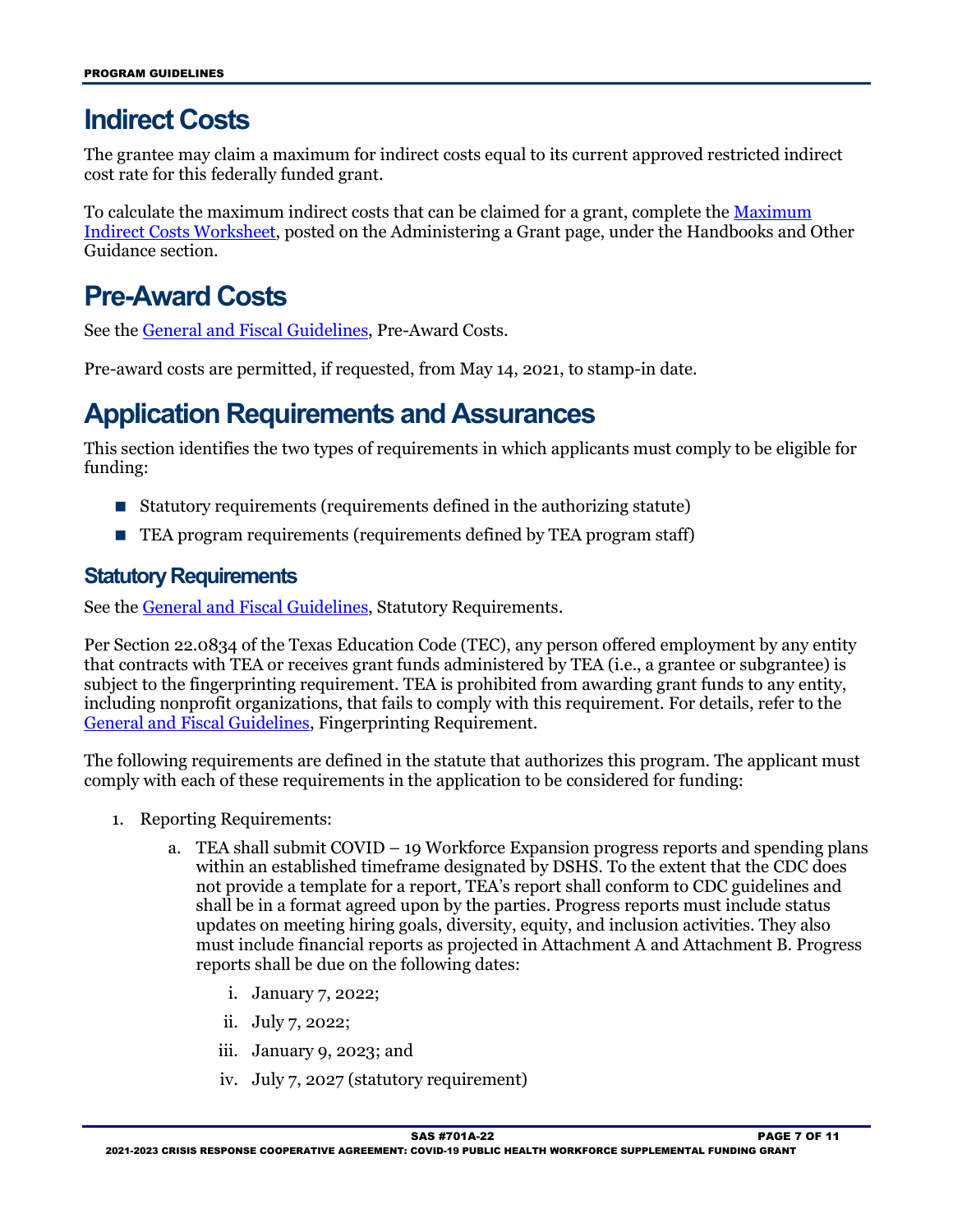- b. TEA shall provide and submit written reports by electronic mail in the format specified by DSHS.
- c. If TEA is legally prohibited from providing any report under this Contract, TEA shall notify DSHS in writing immediately.
- d. TEA shall maintain the source documentation used to develop the reports.
- e. All reports must be delivered electronically to <u>WorkforceCoAg@dshs.texas.com</u> and to the DSHS Contract Manager. TEA's final performance report, which shall describe progress toward achieving the objectives contained in the approved workplan and deliverables contained in this contract, shall be submitted 30 days after end of the contractual period using the template provided by DSHS.
- f. Failure to submit a required report or additional requested information by the due date specified in this Contract, or within an agreed time frame upon request, constitutes breach of contract and may result in additional contract remedies. DSHS shall work directly with TEA to resolve issues involving reporting requirements and/or information requested under the grant by:
	- i. Providing TEA with report templates to be used in documenting programmatic and/or grant requirements;
	- ii. Using e-mail to communicate due dates for delivering the required reports and/or requested information; and
	- iii. Scheduling follow-up meetings, to be held either virtually or by telephone, to provide TEA with technical assistance on reporting requirements or requested information.

#### <span id="page-7-0"></span>**TEA Program Requirements**

See the [General and Fiscal Guidelines,](http://tea.texas.gov/WorkArea/linkit.aspx?LinkIdentifier=id&ItemID=25769819073) TEA Program Requirements.

 The applicant must comply with each of these requirements in the application to be considered for funding: In addition to the statutory requirements, TEA has established the following program requirements.

- funding: 1. ESC recipients are required to allocate the funds to the Local Educational Agencies (LEAs) assigned to them for the purposes of recruiting, hiring, and training for licensed school nurses.
- 2. If a Licensed Vocational Nurse is hired with an LEA, a registered nurse must be already working within the LEA, a registered nurse must already work within the LEA to provide supervision in accordance with the [Board of Nursing Rules.](https://www.bon.texas.gov/practice_bon_position_statements_content.asp#15.13)
- 3. ESCs are required to use an allocation criterion when deciding on the LEAs allocations for school nurses.

#### <span id="page-7-1"></span> **Program-Specific Assurances**

See the [General and Fiscal Guidelines,](http://tea.texas.gov/WorkArea/linkit.aspx?LinkIdentifier=id&ItemID=25769819073) Provisions and Assurances.

The program-specific assurances for this grant program are listed in the Application Part 1.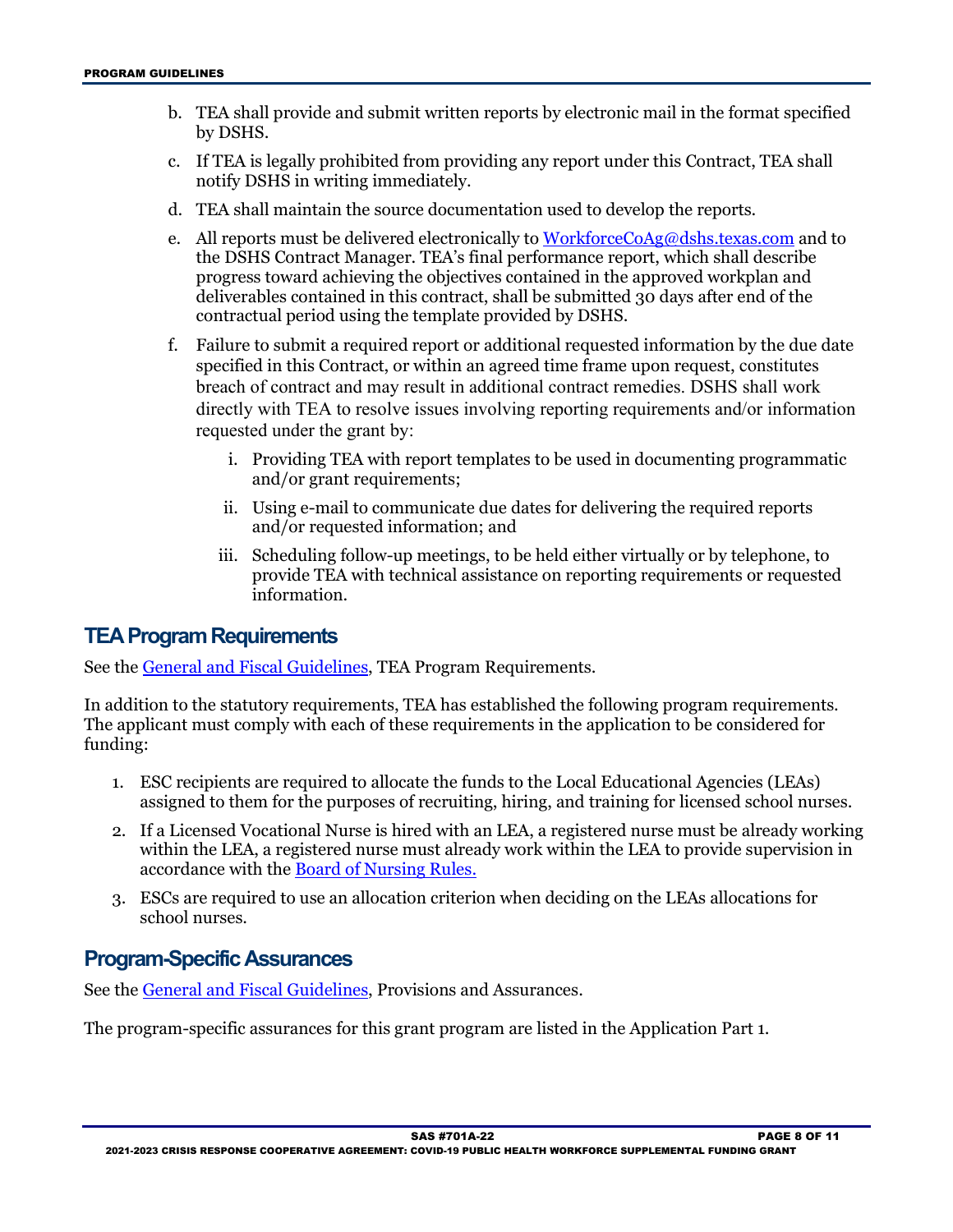### <span id="page-8-0"></span>**Allowable Activities and Use of Funds**

See the Administering a Grant page for general guidance on allowable activities and use of funds.

Allowable activities and use of funds for this grant may include but are not limited to the following:

#### <span id="page-8-1"></span>**General Allowable Activities and Use of Funds**

- Wages/benefits for recruiting, hiring, and training of individuals required to prevent, prepare for, and respond to COVID-19 such as:
	- **Professional or clinical staff**
	- Disease investigation staff
	- **Program staff**
	- **Administrative staff**
- $\blacksquare$  Equipment and office supplies to support expanded workforce
- **Travel and Training**

#### <span id="page-8-2"></span>**Unallowable Activities and Use of Funds**

In general, refer to the Budgeting Cost Guidance Handbook on the Administering a Grant page for unallowable costs.

 In addition, unallowable activities and use of funds for this grant may include but are not limited to the following:

- Debt service (lease-purchase)
- Major renovations or construction
- $\Box$  Clinical/medical supplies
- Warehouse costs
- Vehicles (mobile medical clinics)
- Tuition reimbursement
- Furniture and/or cubical
- Clothing, including uniforms and scrubs
- Field Trips
- Advisory Council
- Out-of-State Travel
- **Food**
- Cost of Membership in Any Civic or Community Organization
- Hosting or Sponsoring of Conferences
- Travel Costs for Officials such as Executive Director, Superintendent, or Board Members
- Stipends for non-employees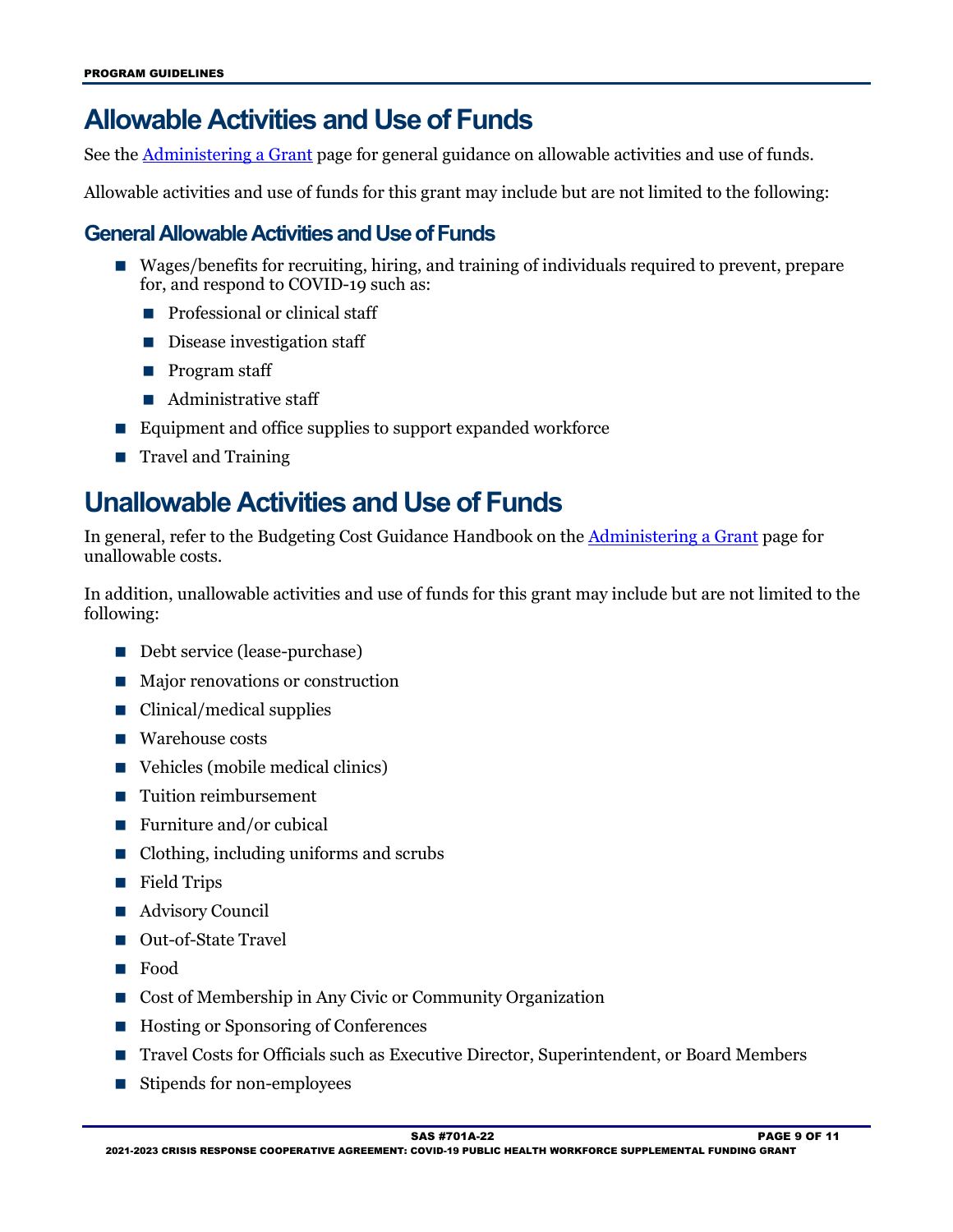- Non-employee costs for conferences
- Travel for students to conferences (does not include field trips)

#### <span id="page-9-0"></span>**Performance Measures**

The applicant agrees to collect data and report on the following mandatory performance measures:

- 1. Financial expenditures (quarterly reporting)
- 2. Number and type of staff hired
- 3. Diversity metrics of staff hired
- 4. Equity and inclusion activities
- 5. Equipment purchased
- 6. Trainings conducted

#### <span id="page-9-1"></span>**Federal Grant Requirements**

#### <span id="page-9-2"></span>**Equitable Access and Participation**

See the General and Fiscal Guidelines, Equitable Access and Participation.

This requirement does apply to this federally funded grant program.

#### <span id="page-9-3"></span>**Private Nonprofit School Participation**

See the General and Fiscal Guidelines, Private Nonprofit School Participation.

This requirement does not apply to this federally funded grant program.

#### <span id="page-9-4"></span>**Maintenance of Effort**

See the General and Fiscal Guidelines, Maintenance of Effort.

<span id="page-9-5"></span>This requirement does not apply to this federally funded grant program.



See the following sections of the <u>General and Fiscal Guidelines</u>:

- Required Fiscal-Related Attachments
- Required Program-Related Attachments

This section describes the two types of attachments that may be required to be submitted with the application: fiscal-related attachments and program-related attachments.